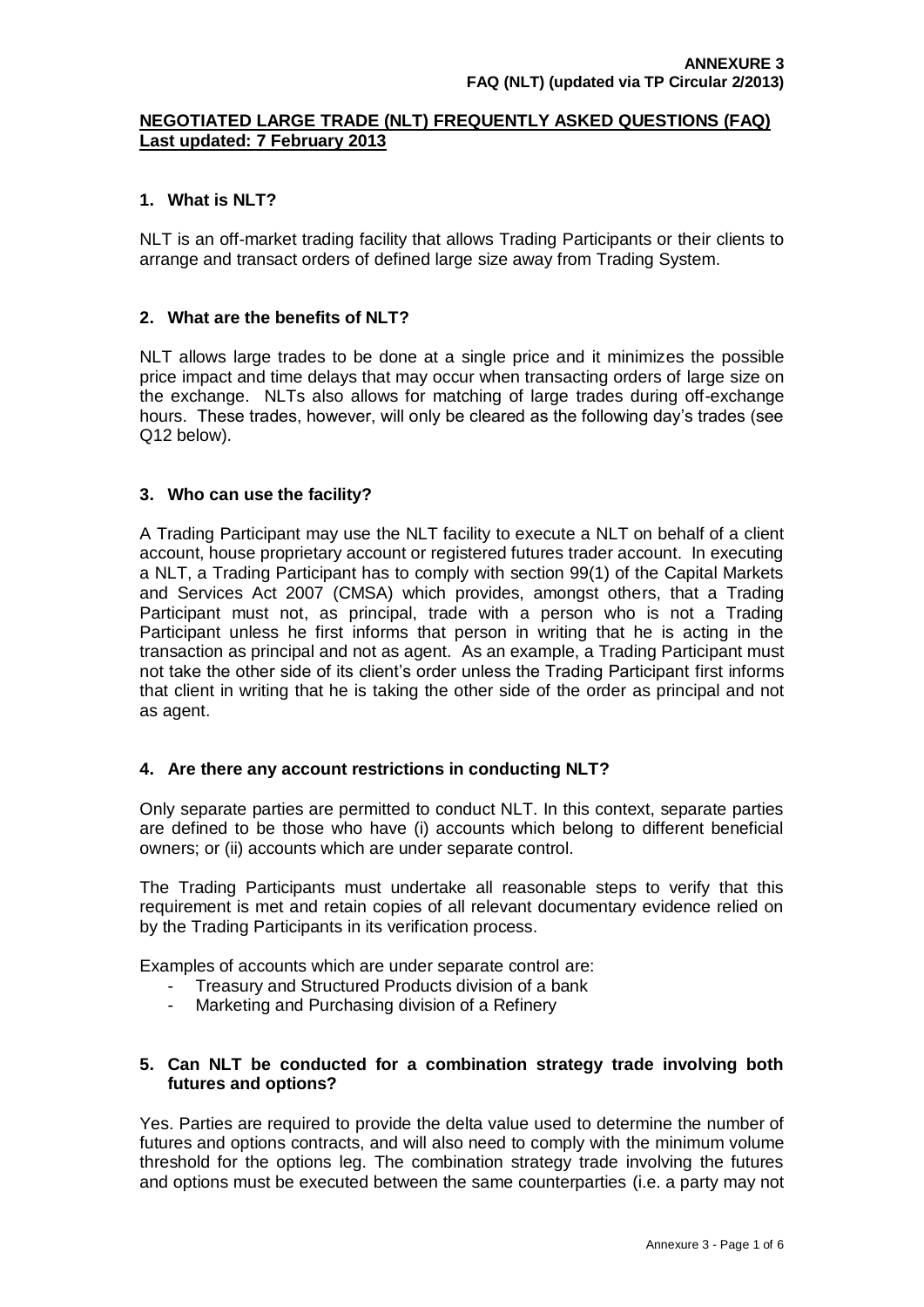conduct the futures leg with one counterparty and the options leg with another counterparty). Trading Participants are required to provide the required information to the Exchange and maintain supporting documentation.

## **6. Can the NLT be conducted at any price?**

No, NLTs can only be conducted at a price that falls within the daily price limit of the underlying futures contract. This price must be mutually agreed to by the two parties to the transaction. For futures or options contracts that do not have price limits, the NLT trades shall be conducted at a fair and reasonable price.

## **7. Do position limits apply for NLT?**

The speculative position limits imposed on each futures and options contract per client or Participant as specified in Schedule 3 of the Rules of Bursa Malaysia Derivatives Berhad remain applicable and the positions arising from the NLTs are aggregated with the positions established during on-exchange trading.

## **8. Are all BMD derivative contracts eligible for NLT?**

|    | <b>Contract</b>                                                          |
|----|--------------------------------------------------------------------------|
| 1. | <b>FBM KLCI Futures (FKLI)</b>                                           |
| 2. | Ringgit Malaysia Denominated Crude Palm Oil Futures (FCPO)               |
| 3. | 3-Month KLIBOR Futures (FKB3)                                            |
| 4. | 5-Year MGS Futures (FMG5)                                                |
| 5. | Options on FBM KLCI Futures (OKLI)                                       |
| 6. | Options on Ringgit Malaysia Denominated Crude Palm Oil<br>Futures (OCPO) |

The NLT Facility will be made available for these contracts:

Contracts may be added or taken out of this list from time to time.

#### **9. What is the minimum volume threshold for NLT?**

The minimum volume thresholds for the available contracts are:

| <b>Contract</b>                                                     | <b>Contract Month</b>                       | Minimum volume threshold level<br>(contract) |
|---------------------------------------------------------------------|---------------------------------------------|----------------------------------------------|
| (FKLI)                                                              | <b>FBM KLCI Futures All contract months</b> | 100 outright<br>50 each leg of strategy      |
| Ringgit Malaysia<br>Denominated<br>Crude Palm Oil<br>Futures (FCPO) | All contract months                         | 200 outright<br>100 each leg of strategy     |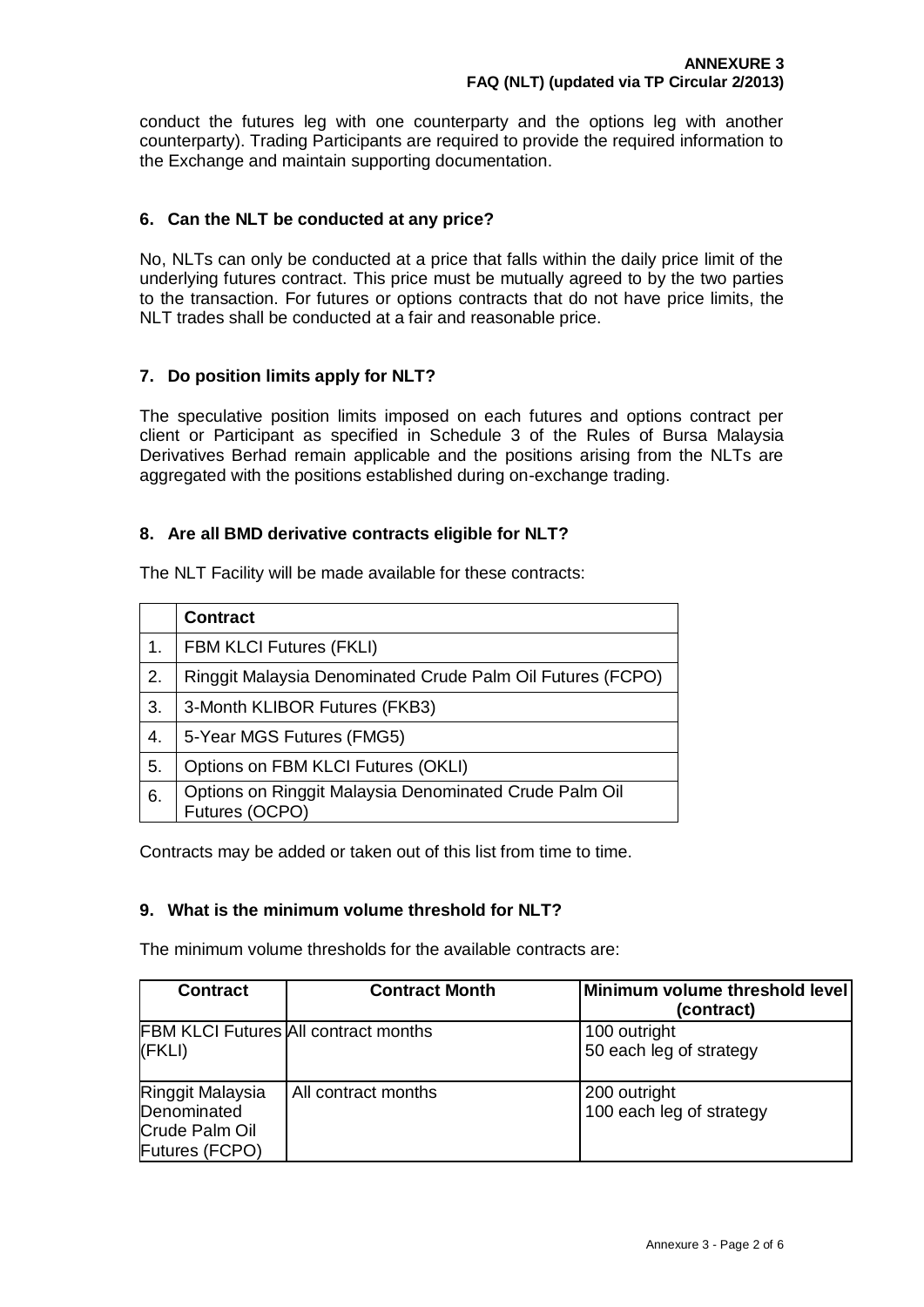| <b>Contract</b>                                             | <b>Contract Month</b>                  | Minimum volume threshold level<br>(contract)      |
|-------------------------------------------------------------|----------------------------------------|---------------------------------------------------|
| 3-Month KLIBOR<br>Futures (FKB3)                            | <b>All contract months</b>             | 200 outright<br>50 each leg of strategy or Strips |
| 5-Year MGS<br>Futures (FMG5)                                | All contract months                    | 100 outright<br>50 each leg of strategy           |
| <b>Options on FBM</b><br><b>KLCI Futures</b><br>(OKLI)      | All contract months                    | 100 outright<br>100 each leg of strategy          |
| Malaysia<br>Denominated<br>Crude Palm Oil<br>Futures (OCPO) | Options on Ringgit All contract months | 200 outright<br>200 each leg of strategy          |

# **10. Will a facility fee be imposed on NLT transactions?**

In addition to the current exchange and clearing fees relevant to each contract, there will be a facility charge of RM0.20 per contract capped at twice the minimum volume threshold. For example, the maximum facility charges for FCPO will be for 400 (200X2) contracts which is equivalent to RM80.

# **11. What is the process for NLT?**

The diagram below shows the trading flow for using the NLT facility.

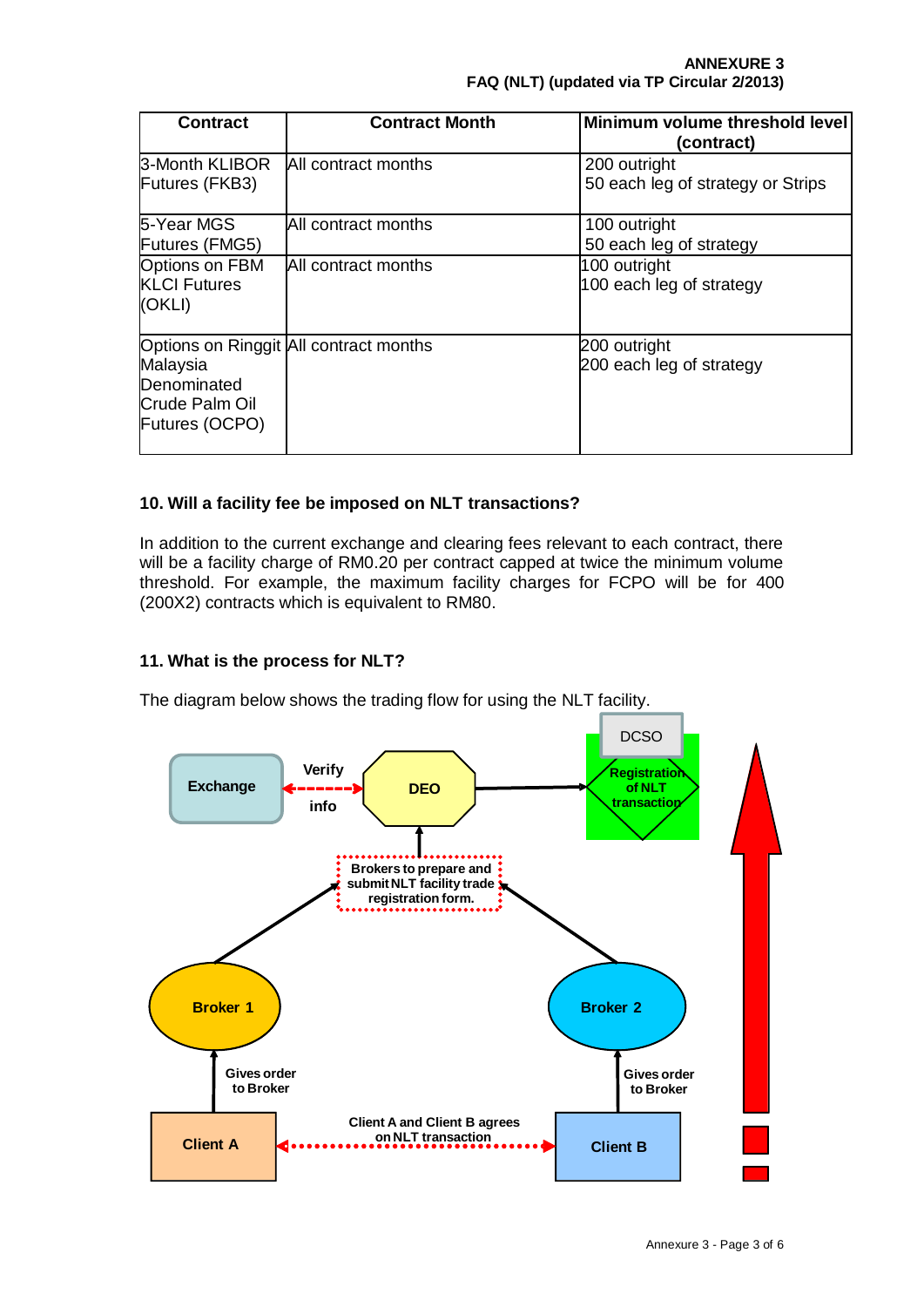DEO = Derivatives Exchange Operations

DCSO = Derivatives Clearing and Settlement Operations

Procedure

- i) Client A and Client B agree on the details of the trade including contract, quantity and price.
- ii) Both clients will then inform their respective brokers on the agreed trade.
- iii) Brokers will report the pending NLT to the Exchange by submitting the NLT Facility Trade Registration form to DEO. Trading Participant is to liaise with Clearing Participant for the Clearing Participant to immediately create the pending NLT in DCS and before market close. DCSO will not register the NLT if it is created after market close.
- iv) DEO will submit the NLT Facility Trade Registration form to Risk Management for risk evaluation and subsequently to DCSO to register the NLT in the DCS.
- v) DEO will then proceed to broadcast the transaction to the market via messaging/email.

## **12. How is the NLT reported to the Exchange?**

For NLTs executed during exchange trading hours and before the cut off time, the broker for the seller and the broker for the buyer are obliged to call DEO after the trade has been agreed to notify the Exchange of the terms of trade. The details include the contract, price, quantity and counterparty information. After reporting the trade, both buyer broker and seller broker will have to fax or email a completed official NLT Facility Trade Registration form to DEO for confirmation of the proposed transaction. Participants should not submit the NLT Facility Trade Registration form to DEO for validation until all details of the trade have been agreed.

To ensure same day trade registration, the NLT Facility Trade Registration form needs to be sent to DEO latest by 4.00pm (for FKLI, FKB3, FMG5 and OKLI contracts) and by 5.00pm (for FCPO and OCPO contracts). NLT Facility Registration forms received by DEO after these times shall be processed on the next business day as the following day"s trade.

After the form is sent to DEO, Participants must also immediately create the pending NLT in the DCS before market close. NLTs created in the DCS after market close will not be registered by DCSO.

NLTs transacted during the lunch break shall be processed after the market opens for the afternoon trading session.

#### **13. Can the same Trading Participant do NLT for 2 clients?**

Yes, as long as the account requirements for the clients are met as mentioned in Q4 and Q5.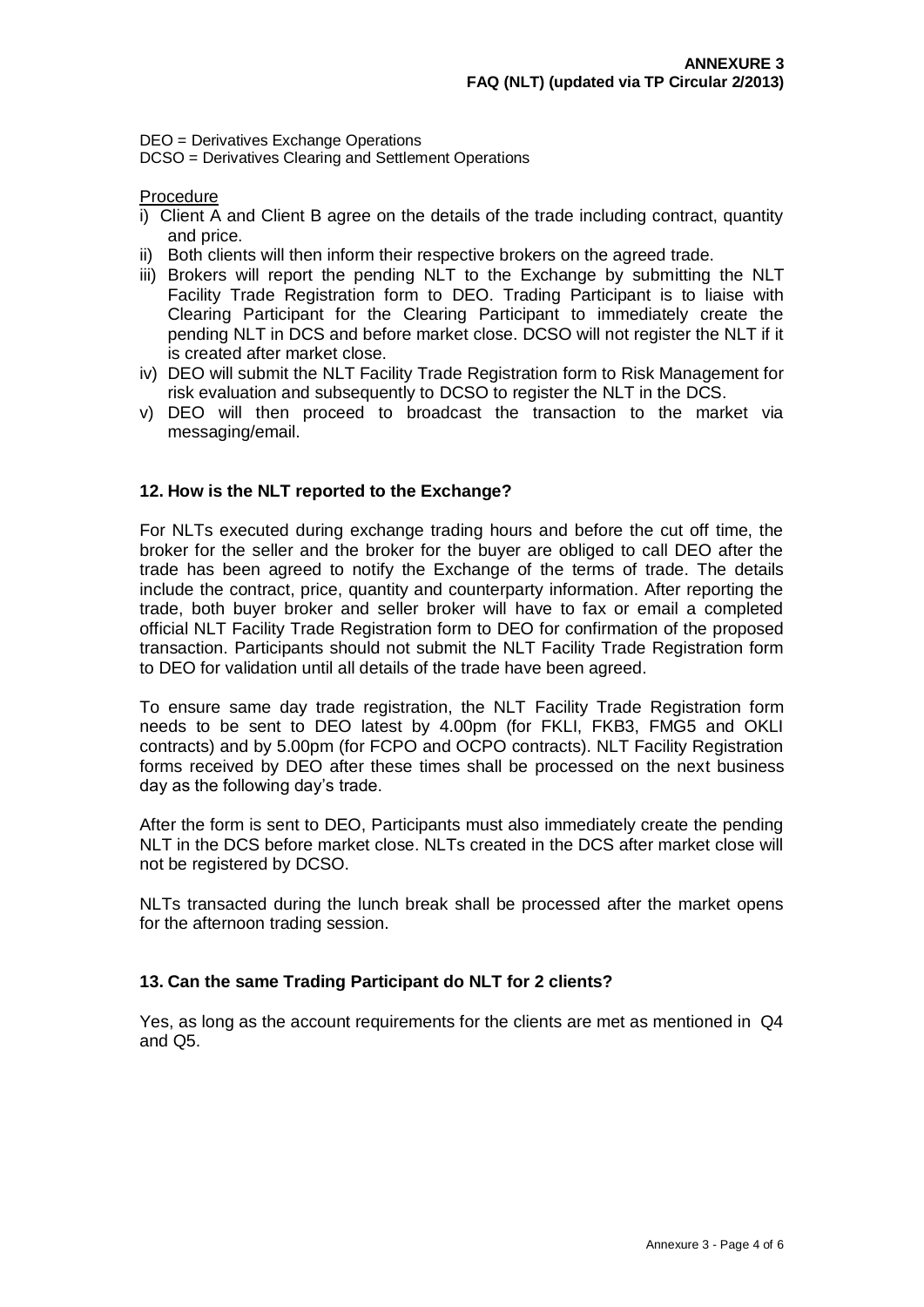## **14. Where can I find the NLT registration form?**

The registration form can be found on the website using the link as provided below.

[http://www.bursamalaysia.com/misc/system/assets/240/derivatives\\_trading\\_bmd\\_nlt](http://www.bursamalaysia.com/misc/system/assets/240/derivatives_trading_bmd_nlt_registration_form.pdf) registration form.pdf

### **15. What is the expected timeframe for NLT registration?**

During market hours, the whole process should take no more than 1 hour from the time of submission of the registration form of the NLT provided that the forms contain all the necessary information.

#### **16. Are there any periods when NLT is unavailable for certain contracts?**

For physically delivered spot month contracts like the Crude Palm Oil futures contract, NLT will not be permitted once the contract enters the spot month.

For cash settled contracts (e.g. KLCI futures, 3-Month KLIBOR futures and 5-Year MSG futures), NLT may be conducted at any time.

## **17. How is the NLT settled?**

All NLTs after clearing and settlement are futures/options positions and will therefore be subject to the futures/options daily settlement price and final settlement prices applicable to the regular market. In the event the contract is a physically delivered contract, the NLTs will be settled by delivery of the underlying at expiry.

#### **18. Will my NLT transaction be made public?**

Only the volume and time of registration of the NLTs shall be made public and will be broadcasted via email messaging.

#### **19. Will the volume be updated on a real-time basis in the trading system?**

The volume will not be updated in the trading system. It will only be reflected at the end-of-day market data reporting which is published on the following day.

#### **20. Are there instances where the NLT may be rejected?**

The NLT may be rejected if it does not comply with the Rules of Bursa Malaysia Derivatives Berhad and the Trading Participants" Manual. To illustrate, below are some examples of circumstances where a NLT may be rejected:

- Price of the transaction is deemed to be not fair and reasonable.
- Position limits are breached.
- Financial standing of the Clearing Participant and/or end-client if transaction results in a negative monetary position.